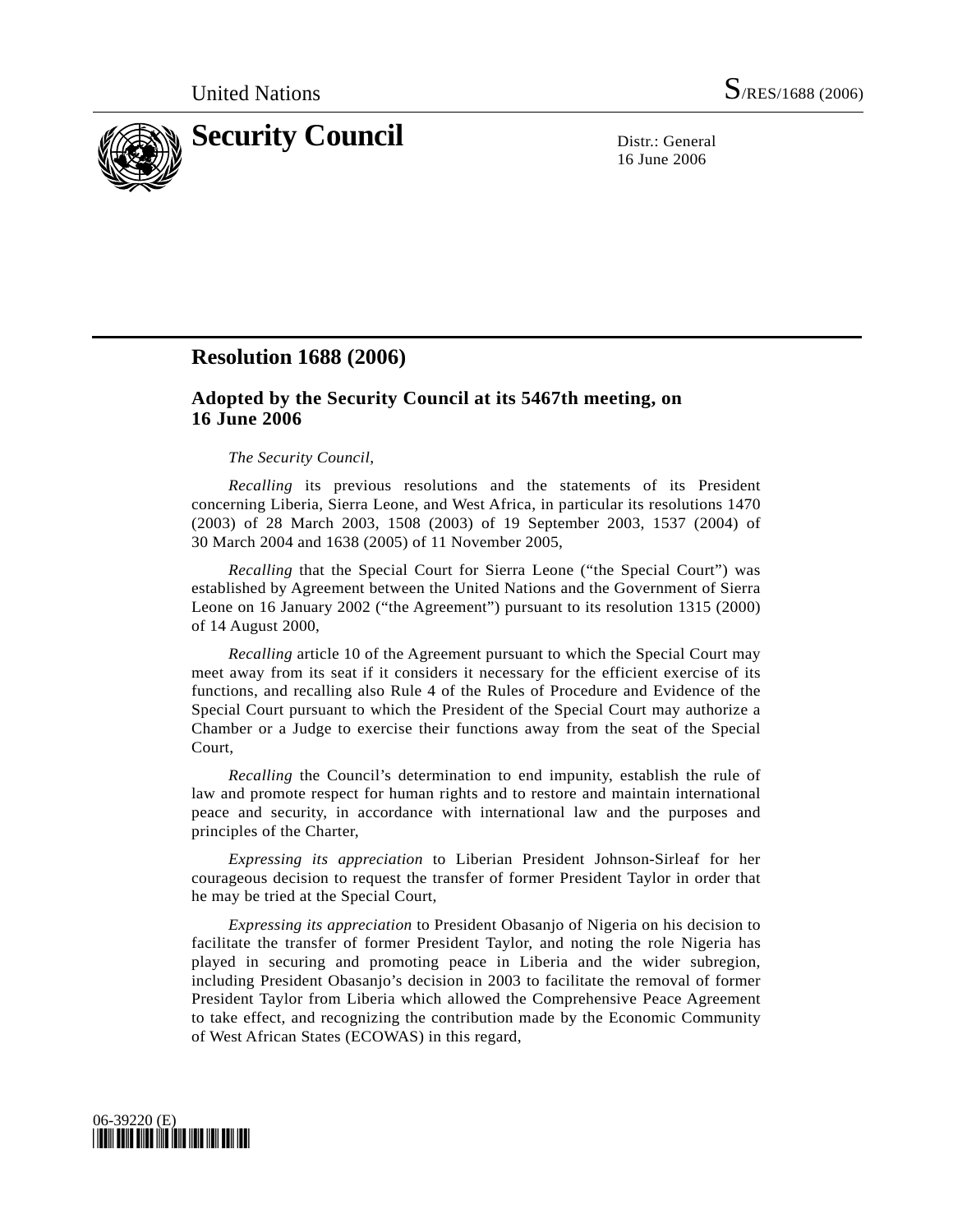*Recognizing* that the proceedings in the Special Court in the case against former President Taylor will contribute to achieving truth and reconciliation in Liberia and the wider subregion,

*Expressing* that it remains committed to assisting the Governments of Liberia and Sierra Leone in their efforts to a more stable, prosperous and just society,

*Reiterating its appreciation* for the essential work of the Special Court and its vital contribution to the establishment of the rule of law in Sierra Leone and the subregion,

*Welcoming* the transfer of former President Taylor to the Special Court on 29 March 2006, and noting that at present the trial of former President Taylor cannot be conducted within the subregion due to the security implications if he is held in Freetown at the Special Court,

*Noting* that it is not feasible for the trial of former President Taylor to be hosted at the premises of the International Criminal Tribunal for Rwanda due to its full engagement on the completion strategy, and that no other international criminal tribunals exist for the trial of former President Taylor in Africa,

*Taking note* of the exchange of letters between the President of the Special Court and the Minister of Foreign Affairs of the Kingdom of the Netherlands dated 29 March 2006 ("the exchange of letters dated 29 March 2006"),

*Taking note also* of the Memorandum of Understanding between the Special Court and the International Criminal Court dated 13 April 2006 ("the Memorandum dated 13 April 2006"),

*Noting* that former President Taylor has been brought before the Special Court at its seat in Freetown and determining that the continued presence of former President Taylor in the subregion is an impediment to stability and a threat to the peace of Liberia and of Sierra Leone and to international peace and security in the region,

*Acting* under Chapter VII of the Charter of the United Nations,

 1. *Takes note* of the intention of the President of the Special Court to authorize a Trial Chamber to exercise its functions away from the seat of the Special Court, and his request to the Government of the Netherlands to host the trial, including any appeal;

 2. *Welcomes* the willingness of the Government of the Netherlands, as expressed in the exchange of letters dated 29 March 2006, to host the Special Court for the detention and trial of former President Taylor, including any appeal;

 3. *Takes note* of the willingness of the International Criminal Court, as requested by the Special Court and as expressed in the Memorandum dated 13 April 2006 to allow the use of its premises for the detention and trial of former President Taylor by the Special Court, including any appeal;

 4. *Requests* all States to cooperate to this end, in particular to ensure the appearance of former President Taylor in the Netherlands for purposes of his trial by the Special Court, and encourages all States as well to ensure that any evidence or witnesses are, upon the request of the Special Court, promptly made available to the Special Court for this purpose;